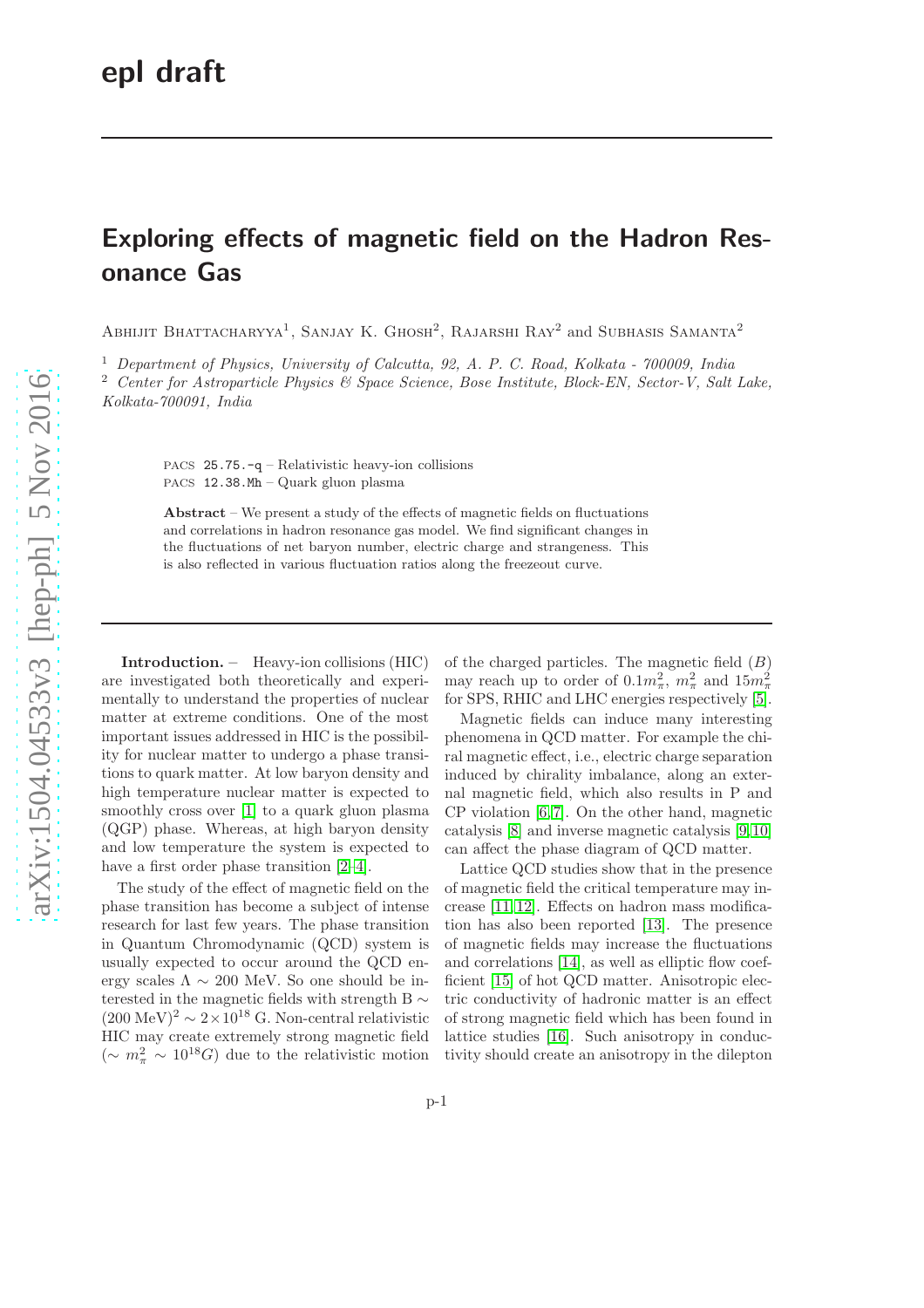emission rate with respect to reaction plane and should be observed [\[17,](#page-6-15)[18\]](#page-6-16). The final observables in relativistic HIC may also depend on the evolution of the magnetic field. Depending on the electrical conductivity of the medium the magnetic diffusion time  $\tau_{mag}$  may vary from 0.3 fm to 150 fm [\[19,](#page-6-17) [20\]](#page-6-18). So for large diffusion time a constant magnetic field may be considered.

In view of the importance of magnetic fields, we plan to study its effect on fluctuations and correlations of strongly interacting matter, using the Hadron Resonance Gas (HRG) model [?, [21,](#page-6-19) [23–](#page-6-20)[27\]](#page-6-21). Here the confined phase of QCD is modelled as a non-interacting gas of hadrons and resonances. Recently, the hadronic EOS for nonzero magnetic fields has been studied within the HRG model [\[25\]](#page-6-22). On the other hand, study of fluctuations and correlations of conserved charges is a reliable way to study the phase transition. These quantities behave quite differently in the hadronic and quark phases [\[28–](#page-6-23)[30\]](#page-6-24). Moreover, the fluctuations are expected to be enhanced near phase boundary and are related to the critical behaviour of strongly interacting matter [\[31,](#page-6-25) [32\]](#page-6-26). Furthermore, by studying event-by-event fluctuations [\[33\]](#page-6-27) as a function of beam energy [\[34,](#page-6-28)[35\]](#page-6-29) it would be possible to learn more about the QCD phase diagram. The paper is organised as follows. First we discuss the HRG model in the presence of a magnetic field. Thereafter we present our results and finally we conclude.

HRG model in presence of magnetic field. – The grand canonical partition function of HRG may be written as sum of all the partition functions  $Z_i$  of each hadron i, where

$$
\ln Z_i = \pm V g_i \int \frac{d^3 p}{(2\pi)^3} \ln[1 \pm e^{-(E_i - \mu_i)/T}]. \tag{1}
$$

Here V is the volume of the system,  $g_i$  is the degeneracy factor, T is the temperature,  $E_i =$  $\sqrt{p^2 + m_i^2}$  is the single-particle energy,  $m_i$  is the mass and  $\mu_i = B_i \mu_B + S_i \mu_S + Q_i \mu_O$  is the chemical potential. In the last expression,  $B_i$ ,  $S_i$ ,  $Q_i$ , are respectively, the baryon number, strangeness and charge of the particle,  $\mu$ 's are corresponding chemical potentials. The upper and lower signs corresponds to fermions and bosons respectively. We have incorporated all the hadrons listed in the particle data book [\[36\]](#page-6-30) up to mass of 3 GeV.

For a constant magnetic field  $B_z$ , the single particle energy levels for charged and neutral particles are respectively given by [\[37–](#page-6-31)[39\]](#page-6-32)

$$
E_{i,c}^{B_z} = \sqrt{p_z^2 + (\sqrt{m_i^2 + |q_i|B_z(2n + 2s_z + 1)} + 2s_zk_iB_z)^2}
$$
\n(2)

and

$$
E_{i,n}^{B_z} = \sqrt{p_z^2 + \left(\sqrt{m_i^2 + p_x^2 + p_y^2 + 2s_z k_i B_z}\right)^2},\tag{3}
$$

where  $q_i$  is the charge of the particle n is any positive integer corresponding to allowed Landau levels,  $s_z$  are the components of spin s in the direction of magnetic field, and  $k_i$  is the anomalous magnetic moment. For a given s, there are  $2s + 1$  possible values of  $s_z$ . The gyromagnetic ratios are taken as  $g_h = 2|q_h/e|$  for all charged hadrons [\[25,](#page-6-22) [40\]](#page-6-33). Therefore the pressure for  $i^{th}$ hadron may be written as

$$
P_i = \frac{g_i'^T}{(2\pi)^3} \sum_{s_z} \int \pm d^3 p \ln[1 \pm e^{-(E_{i,n}^{B_z} - \mu_i)/T}],
$$
  
for  $Q_i = 0$ , (4)

$$
P_i = \frac{g_i' T}{2\pi^2} |Q_i| e B_z \sum_n \sum_{s_z} \int_0^\infty \pm dp_z
$$
  
 
$$
\ln[1 \pm e^{-(E_{i,c}^{B_z} - \mu_i)/T}], \quad \text{for } Q_i \neq 0 \qquad (5)
$$

where  $g'$  is the degeneracy other than spin. There are several simplifying assumptions that we are using here. Firstly we are considering a noninteracting HRG. Secondly we are considering point-like hadrons with their masses remaining unaffected by the ambient temperature, chemical potentials and magnetic fields. These are common assumptions that are regularly used to study the strongly interacting matter in the context of heavy-ion collisions as may be found in the Refs. [?, [21,](#page-6-19) [23–](#page-6-20)[27\]](#page-6-21) and references therein. Similar assumptions are also used by various lattice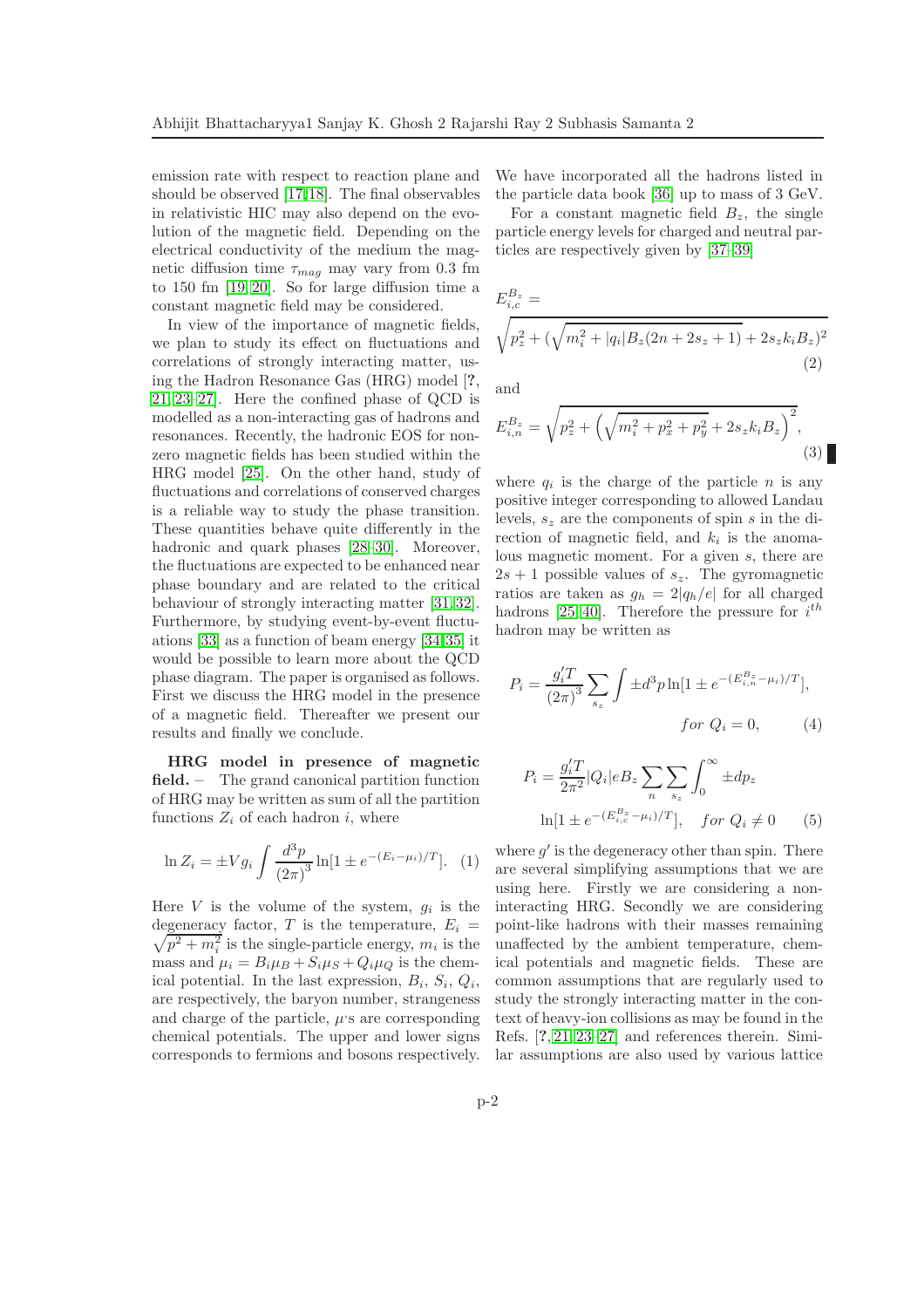

<span id="page-2-0"></span>Fig. 1: Variation of  $\chi^2$  and  $\chi^4$  with T at  $\mu = 0$  for baryon number, strangeness and electric charge.

QCD groups to set the scales of their results for various thermodynamic quantities [\[41,](#page-6-34) [42\]](#page-6-35). This is true also in the studies of magnetised neutron stars as may be found in Refs. [\[37,](#page-6-31) [38,](#page-6-36) [43–](#page-6-37)[45\]](#page-6-38).

Also, apart from the above thermal contribution, there is also a vacuum part which is in general divergent and needs regularisation and renormalisation. However, theories with particles having spin  $> 1$  are not renormalizable [\[46\]](#page-6-39). This is probably reflected through the fact that the renormalized contributions from particles with spin  $> 1$  in the HRG vacuum is negative [\[25\]](#page-6-22). Since many of the thermodynamic quantities including fluctuations and correlations of conserved charges are unaffected by the vacuum part, we have neglected its contribution altogether.

**Results.** – The  $n^{th}$  order fluctuation and correlation are given respectively by the diagonal and off-diagonal components of the susceptibility

$$
\chi_{xy}^{jk} = \frac{\partial^{j+k} (\sum_{i} P_i/T^4)}{\partial \left(\frac{\mu_x}{T}\right)^j \partial \left(\frac{\mu_x}{T}\right)^k},\tag{6}
$$

where  $n = j + k$ ,  $\mu_{x/y}$  is the chemical potential for conserved charge  $x/y$ , with  $x, y = B / S / Q$ .

Figure [1](#page-2-0) shows the variation of second order  $(\chi^2)$  and fourth order  $(\chi^4)$  susceptibilities of different conserved charges with T at  $\mu = 0$ . At low T, dominating contribution to  $\chi_B$  comes from protons and neutrons. With increase in  $T$ , other heavier baryons populate and contribute to  $\chi_B$  and hence susceptibilities increase with increase in temperature. Since all the baryons have baryon number  $\pm 1$ , there is no difference in magnitude for higher order susceptibility for  $\chi_B$ . Both  $\chi_B^2$  and  $\chi_B^4$  increase with increase in B especially at high temperature. The number density of protons increase with the magnetic field. At high temperature the  $\Delta$  particles get excited. The number density of  $\Delta^{++}(1232)$  particles increase with magnetic field even faster than that for the proton for two reasons. Firstly, as the spin of  $\Delta^{++}(1232)$  is 3/2 the effective mass of  $\Delta^{++}(1232)$  decreases with magnetic field [\[25\]](#page-6-22). Secondly, for a spin 3/2 and doubly charged particle the effect of degeneracy and magnetic field make the density increase faster. As a result the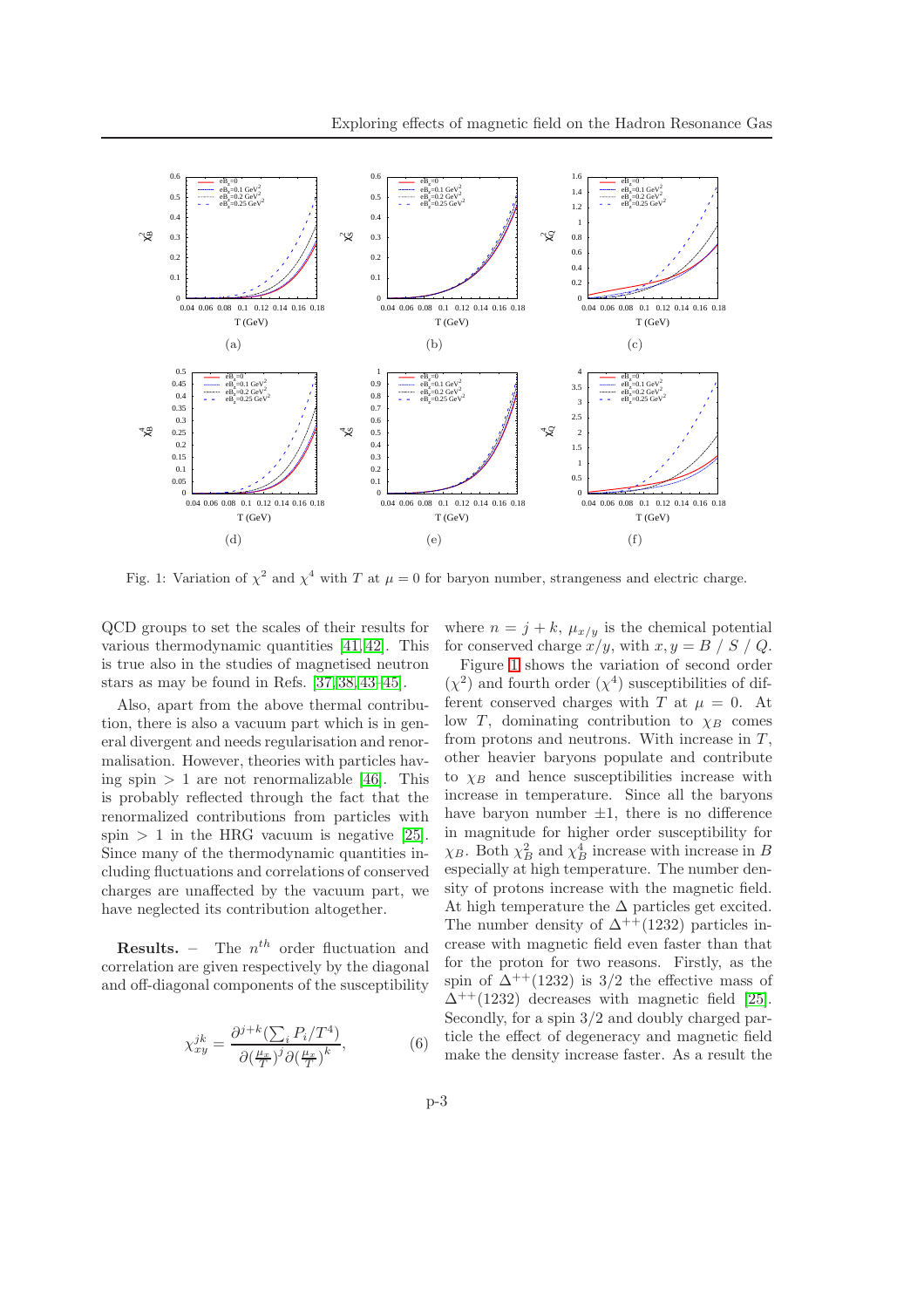

<span id="page-3-0"></span>Fig. 2:  $\chi_{BS}$ ,  $\chi_{QS}$ ,  $\chi_{BQ}$  as a function of temperature at  $\mu = 0$ .

susceptibilities increase perceptibly at high temperature with the increase in magnetic field.

The dominant contribution to  $\chi_S$  at low temperatures come from kaons which have strange quantum number  $\pm 1$ . As a result magnitudes of  $\chi_S^2$  and  $\chi_S^4$  are similar in low T region up to 0.1 GeV. Since  $K^{\pm}$  are spin zero particles, their populations get suppressed in presence of  $B.$  However, since  $T$  is small, population itself is small and hence this suppression is also small. With increase in  $T$ , other strange mesons, like  $K^*$  (spin one), starts populating the system. In presence of magnetic field populations of  $K^{*\pm}$  increases. As the contributions of  $K^{\pm}$ and  $K^{*\pm}$  to the susceptibilities are opposite in nature, in presence of  $B$ , up to certain temperature  $(T < 0.12 GeV)$ , susceptibilities for strange quantum number do not get affected much by the magnetic field. At higher temperatures, other charged strange hadrons (like  $\Sigma^{\pm}$ ) start populating the system. Furthermore, at high temperature and high magnetic field, the contribution of  $K^{*\pm}$ , to the susceptibilities, is much more compared to that for  $K^{\pm}$ . This also makes the susceptibilities increase with magnetic field. Also, at high T, several strange baryons like  $\Xi$ ,  $\Omega$  are excited which have strange quantum number  $\pm 2$ and  $\pm 3$  respectively. Therefore, in the high T region, magnitude of  $\chi_S$  increase for higher orders.

In the low temperature domain,  $\chi_Q^2$  and  $\chi_Q^4$  decrease in presence of magnetic field. Beyond certain temperature, those increase with increase in magnetic field. Also this limiting temperature

decreases with increase in magnetic field. The dominant contribution to the susceptibilities of conserved electric charges at low temperatures come from pions which are spin zero particles. Next dominating contributions are coming from kaons which are also spin zero particles. Therefore, the populations of these particles get suppressed in presence of magnetic field. As a result susceptibilities of conserved electric charges decrease with increase of magnetic field at low temperature. With increase of temperature  $\rho$ ,  $K^*, p, \Delta$  etc., which are spin non-zero particles, appear in the system and these particles cause the susceptibilities to rise at high temperature.

In figure [2](#page-3-0) we have plotted the correlations (off diagonal susceptibilities) of conserved charges. For all the cases the correlations increase with magnetic field. The maximum effect is observed in the baryon charge sector as the baryons with higher spin states and charge contribute in this sector. Here the leading contributors are  $p$ ,  $\Sigma^{\pm}$ and  $\Delta$ . For all these particles the number density increases with increase in magnetic field, especially at high temperature, as a result the correlation increases. The leading order contribution to BS comes from  $\Lambda$  and  $\Sigma^{\pm}$ . As the number densities of these particles increase in presence of a magnetic field the correlation also increases, especially at high temperature. For the QS sector, the correlation is suppressed at low temperature, in presence of a magnetic field, as the major contributions come from  $K^{\pm}$ . The number density of  $K^{\pm}$ , being a spin 0 particle, decreases in presence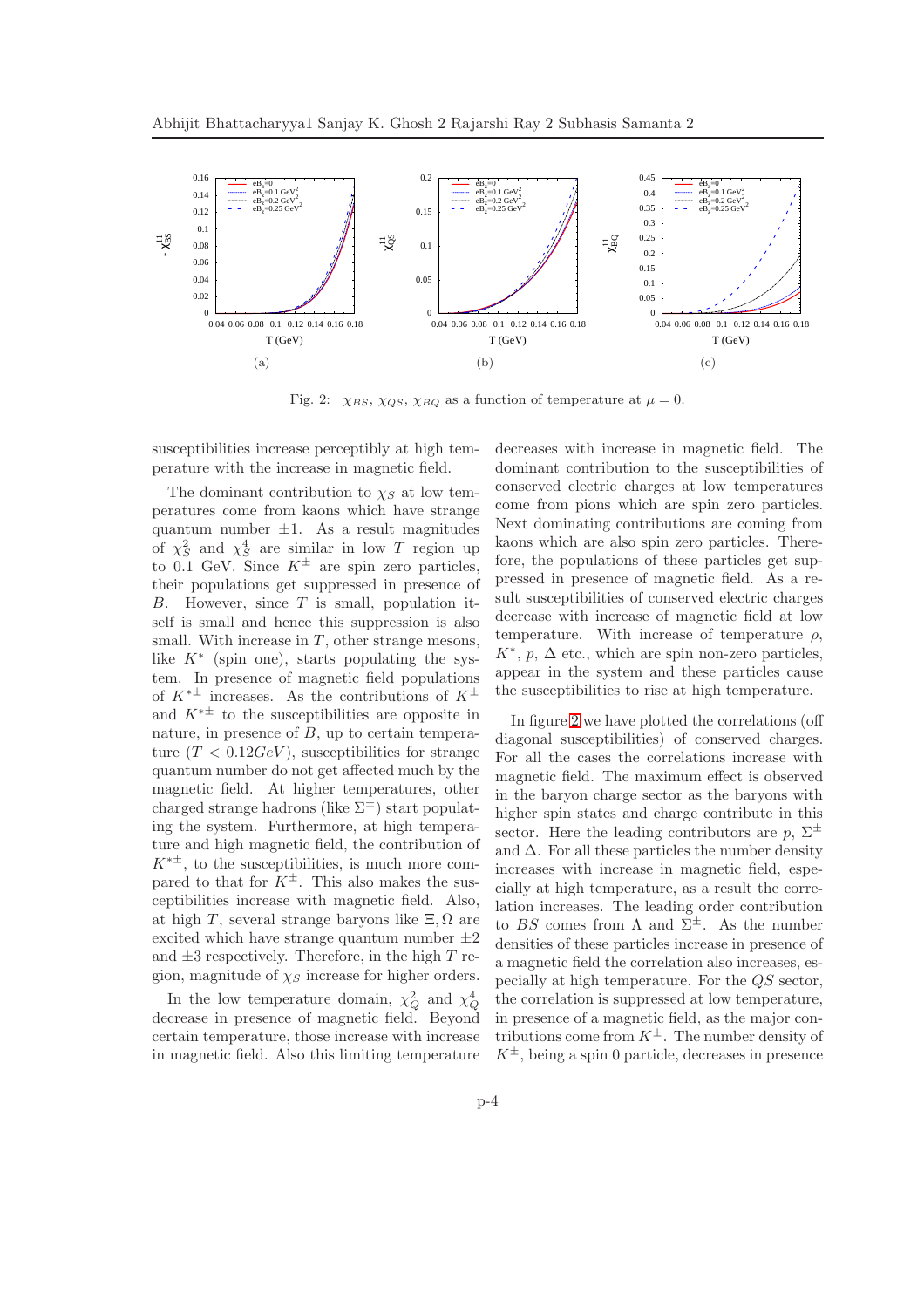

<span id="page-4-0"></span>Fig. 3: Products of moments of net-proton, net-charge and net-kaon as functions of centre of mass energy.

of a magnetic field. As the temperature increases the spin 1 particle  $K^{*\pm}$  appear in the medium. This makes the QS correlation increase at high temperature.

Beam energy dependence of the products of moments. Experimentally measured moments such as mean  $(M)$ , standard deviation  $(\sigma)$ , skewness  $(S)$  and kurtosis  $(\kappa)$  of conserved charges are used to characterize the shape of charge distribution. The products of moments can be linked with susceptibilities by the following relations,

$$
\frac{\chi_x^2}{\chi_x^1} = \frac{\sigma_x^2}{M_x}, \quad \frac{\chi_x^3}{\chi_x^2} = S_x \sigma_x, \quad \frac{\chi_x^4}{\chi_x^2} = \kappa_x \sigma_x^2. \tag{7}
$$

These ratios are independent of the volume of the system and play crucial role for the search

of possible critical point in the QCD phase diagram. To make contact between our model and experimental data we need a parametrization of  $T, \mu$ 's and B with  $\sqrt{s}$ . Such parametrizaion exist for multiplicities of identified hadrons in the absence of magnetic field [\[23,](#page-6-20)[24\]](#page-6-40) for central collisions. Here we use this parametrization to check effects of magnetic fields on the fluctuation ratios of net proton and net charge data given in [\[34,](#page-6-28)[35\]](#page-6-29). However with this parametrization, a one-to-one comparison with experimental data is not expected to be perfect as the system may not have equilibrated completely, leading to differences of fluctuations from those at thermal and chemical equilibrium. Secondly the parameters for central collisions are not same as peripheral collisions.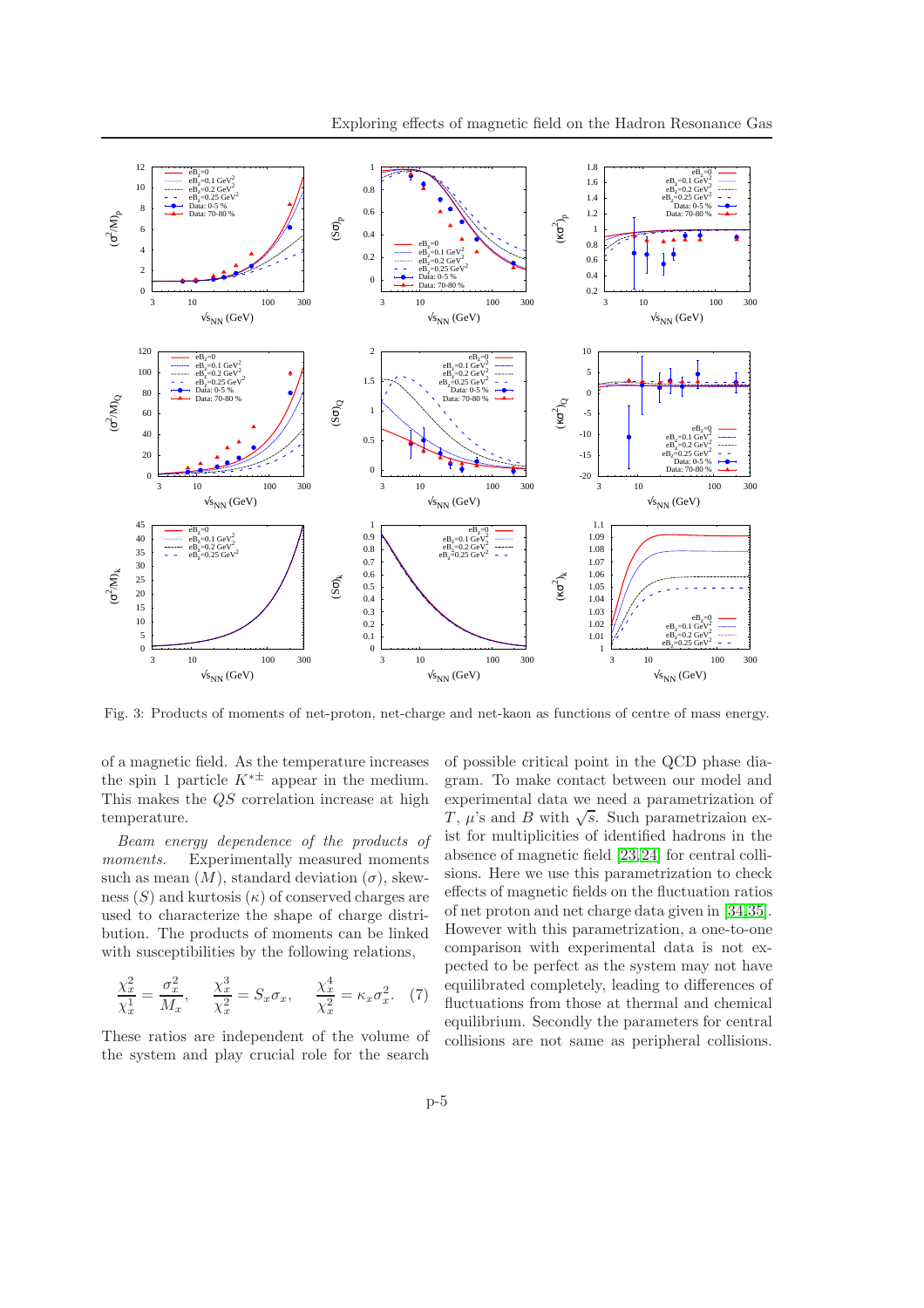Lastly the effects of magnetic field has not been included in the above parametrization. We therefore seek a qualitative comparison of the fluctuations with non-zero magnetic fields vis-a-vis those at  $B = 0$ . A further example for possible future net-kaon fluctuation ratios is also presented.

Figure [3](#page-4-0) shows the of products of moments for net-proton, net-charge and net-kaon as functions of centre of mass energy  $\sqrt{s}$ . The two ratios  $(\sigma^2/M)_x$  and  $(S\sigma)_x$  involve odd derivatives  $\chi_1$ and  $\chi_3$  respectively. These should ideally vanish at zero densities. On the other hand, for large densities these approach 1. On the other hand, the ratio  $(\kappa \sigma^2)_x$  is almost always close to 1 as obtained in HRG. This defines the general behaviour of these ratios as functions of  $\sqrt{s}$ .

With non-zero magnetic field We find that  $(\sigma^2/M)_p$  is very sensitive with increasing  $\sqrt{s}$ . For  $(S\sigma)_p$  the magnetic field effect is non-monotonic with  $\sqrt{s}$ . Both these behaviours are prominently effects from the anomalous magnetic moment of the proton. We checked that without this anomalous part these ratios have insignificant dependence on the magnetic field. For  $(\kappa \sigma^2)_p$  there is a small magnetic field dependence only at very low  $\sqrt{s}$ . For net-charge we find  $(\sigma^2/M)_{Q}$  to have similar dependence on magnetic field as that of  $(\sigma^2/M)_p$ , but the magnitude is now larger due to contributions of the low mass charged mesons.  $(S\sigma)_{\mathcal{O}}$  is found to be most sensitive to the magnetic field for lower  $\sqrt{s}$ . In these cases the effect of anomalous magnetic moment is subdominant. The dependence of  $(\kappa \sigma^2)_{Q}$  on magnetic field is small and of the same order as corresponding ratio of net charge.

By construction, the 0-5% centrality data is close to the HRG results for  $B = 0$ . However the sensitivity of B underlines its importance to be considered as a freeze-out parameter in future. On one hand it seems that most magnetic field effects would be observed for peripheral heavyion collisions because large number of spectator particles would give rise to large magnetic field. On the other hand a larger system created in the central collisions may sustain even somewhat smaller magnetic field for a considerable time [\[19\]](#page-6-17). In general it seems that the magnetic field affects the lower order fluctuation ra-

tios the most. Therefore  $(\sigma^2/M)_x$  are suitable observables for fixing the magnetic field value in the HRG model.

Finally we present a case for net-kaons. As we saw that the strangeness fluctuations are weakly dependent on the magnetic field, so is the case for all the ratios  $(\sigma^2/M)_k$ ,  $(S\sigma)_k$  and  $(\kappa \sigma^2)_k$ . So strangeness fluctuations are not much useful for detection of effects from magnetic field. We note here that no anomalous magnetic moments were introduced for the mesons as no conclusive experimental data exist for them.

Conclusion. – We have studied the fluctuations of conserved charges, namely baryon, strangeness and electric charge, using HRG model in presence of a magnetic field. We have chosen three values of magnetic fields, highest of which is close to the predicted magnetic field for non-central HIC at LHC energy. The study was done with several assumptions like neglecting interactions among the hadrons, ignoring the mass and size modifications in presence of temperature, chemical potential and magnetic field, as well as assuming that the effect of magnetic fields survive long enough for the hadrons to get affected by it. This study basically sets an upper limit for the magnetic field effects.

The baryon number and electric charge number susceptibilities are more sensitive to the magnetic field as compared to the strangeness number susceptibilities. Among the correlators, the baryon−charge correlation is found to be the most sensitive. The ratios of fluctuations that are measurable experimentally also manifest some effects of the magnetic field. We loosely chose thermodynamic parameters fitted for multiplicity at central collisions for  $B = 0$  to see the deviation in an external magnetic field. We found that the fluctuation ratios for the net kaon have a soft dependence on the magnetic field whereas for net proton and net electric charge the dependence is quite strong. A reparametrization of freeze-out conditions with  $B$  as a parameter may be in order and will be studied elsewhere.

Acknowledgement. – We thank CSIR, DST and AvH foundation for support. SS thanks S. Das, S. Prasad, M. Younus and S. Maity for